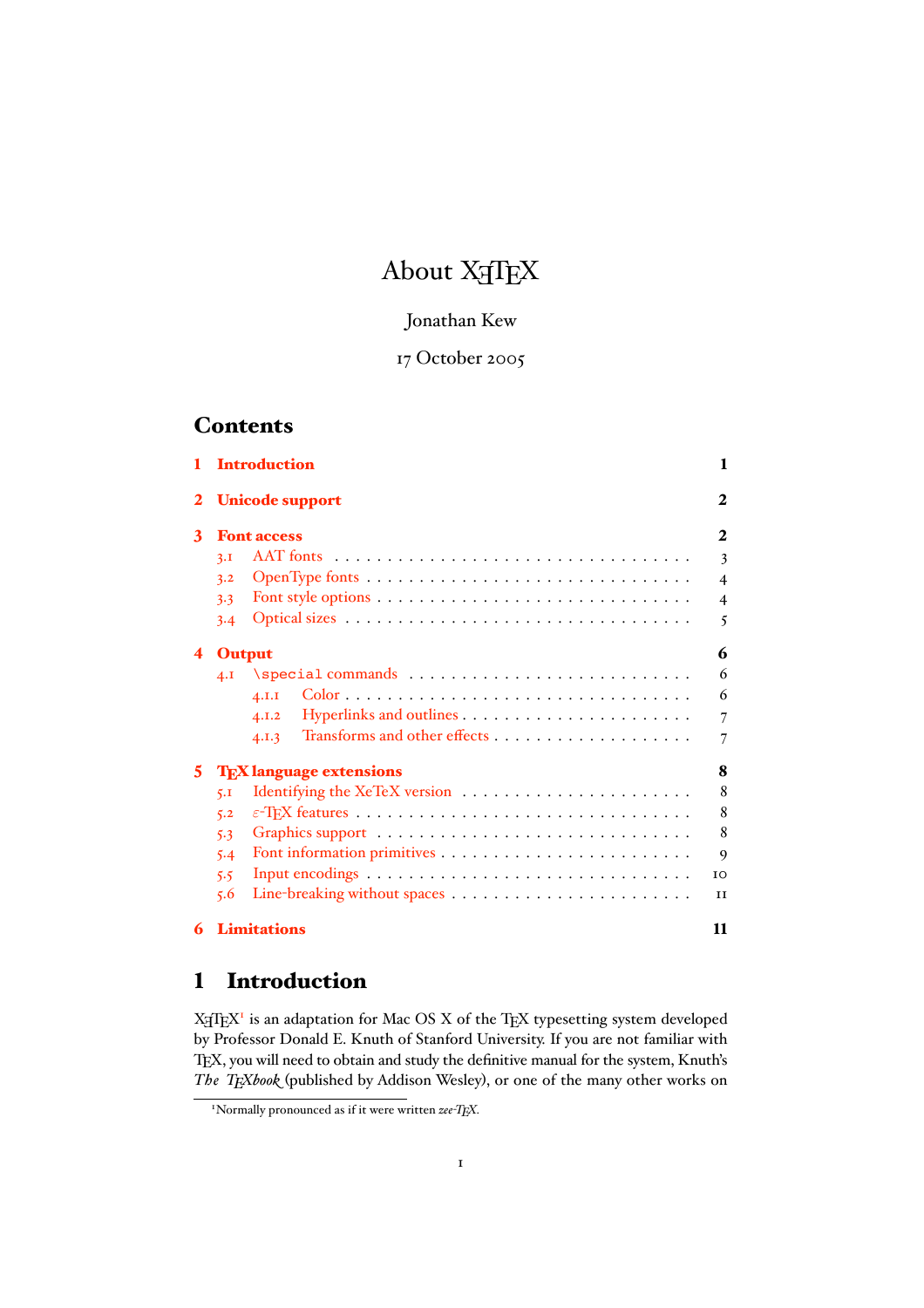<span id="page-1-0"></span>TEX, before you will be able to do much with X<sub>T</sub>TEX. The following brief notes discuss only the specific details of the XATEX system, and in particular the ways it differs from standard T<sub>EX</sub>; much of what follows will make little sense without prior familiarity with TFX.

The X<sub>T</sub>T<sub>E</sub>X web site, where the latest information and downloads can be found, is at <http://scripts.sil.org/xetex>.

Questions and comments concerning XATEX may be sent to the author at the email address <mailto:nrsi@sil.org>, or raised on the X<sub>7</sub>TFX mailing list, hosted by the TFX Users Group. This is a good place to find information and help, as documentation is currently very limited. See [http://tug.org/mailman/](http://tug.org/mailman/listinfo/xetex) [listinfo/xetex](http://tug.org/mailman/listinfo/xetex) for details.

X<sub>I</sub>TEX is copyright ©1994-2005 by SIL International. It is a successor to the TEXGX program that was developed for earlier versions of Mac OS, using the nowobsolete QuickDraw GX technology.

# 2 Unicode support

While T<sub>E</sub>X is an 8-bit system, processing text encoded as a stream of single bytes, and accessing fonts using single-byte character indexes, X<sub>T</sub>TEX is designed to work with Unicode text. The fundamental "characters" that XATEX works with are 16bit codes that are assumed to represent the UTF-16 encoding form of Unicode (so characters in Planes  $I$ -16 are represented as surrogate pairs, two  $X \oplus Y$  code units each).

The most common form of Unicode text used with X<sub>T</sub>T<sub>E</sub>X is UTF-8; this is also the encoding form used for all text output files (the . log file and any \write output). X<sub>H</sub>TEX reads UTF-8 input files and converts the byte sequences into Unicode character codes automatically (*without* the use of additional TEX macros such as the LATEX inputenc package). It will also automatically read files using UTF-16, should this be necessary.

Because X<sub>7</sub>TEX works with UTF-16 code units, TEX commands that deal with character codes, such as \char, \catcode, \lccode, etc., have been extended to handle 16-bit values (up to 65535, or "FFFF). Note that it is *not* possible to assign individual character properties such as \catcode to non-Plane o Unicode characters, because these are treated as a pair of surrogate codes; however, there is probably little reason to need to do this. Supplementary-plane characters can still be treated as normal text to be typeset.

It is also possible for X<sub>T</sub>T<sub>E</sub>X to convert external files in non-Unicode encodings into its internal Unicode representation as they are read; see section [5.5](#page-9-0) below.

## 3 Font access

The second main feature of  $X \nI F X$  that sets it apart from  $T F X$  is the ability to easily use Unicode-compliant fonts and work with both Mac OS X's advanced typographic services (AAT: Apple Advanced Typography) and OpenType layout fea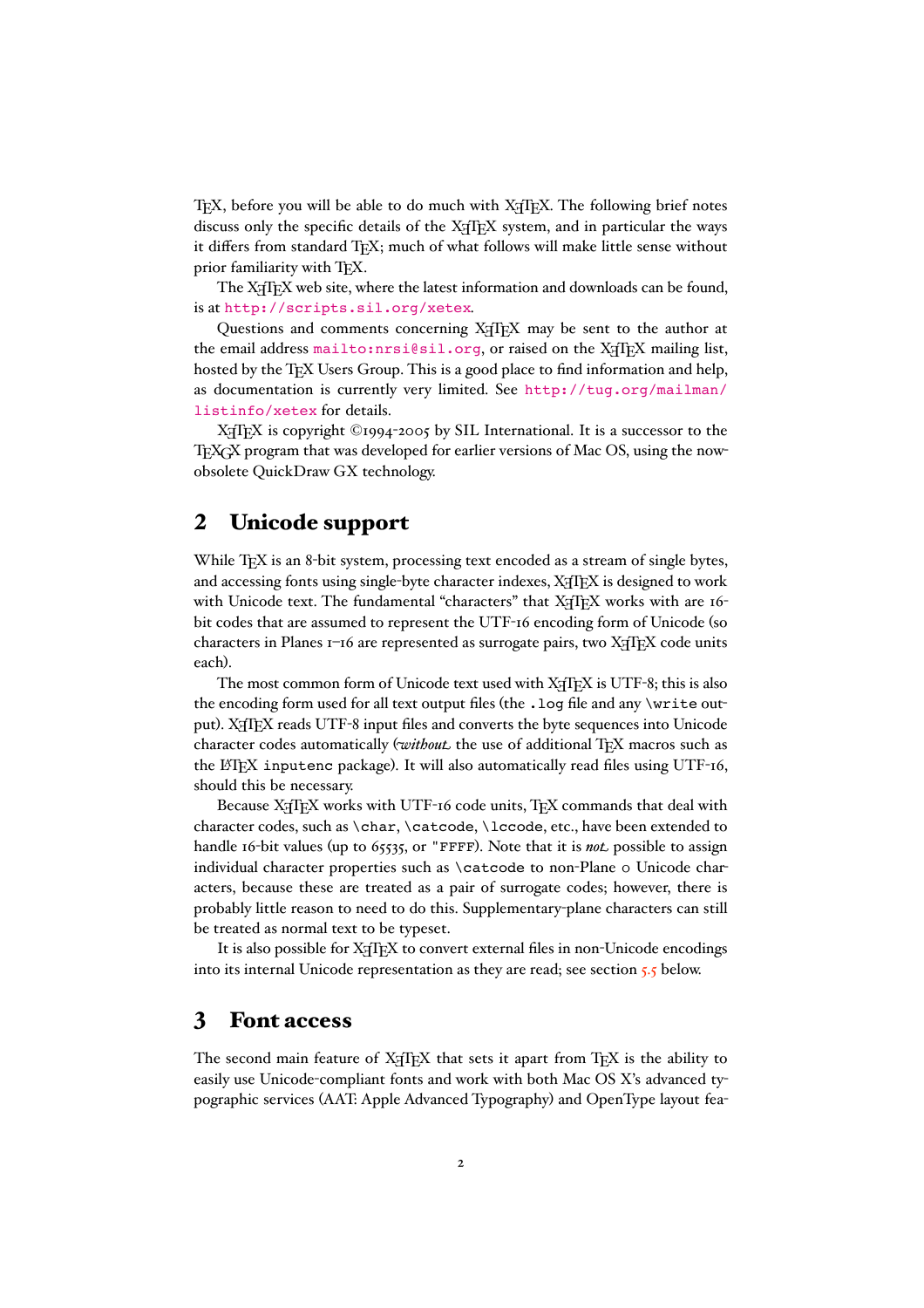<span id="page-2-0"></span>tures. In general, any font installed in the operating system's various Library/Fonts folders is directly available for use in a  $X \nsubseteq FX$  document; there is no need for .tfm files as used by standard TFX.

This brings great flexibility in font use; any font available on the Mac OS X system can immediately be used in X<sub>T</sub>T<sub>E</sub>X, including whatever "smart" AAT or OpenType features it may offer. However, documents which use such "native" OS X fonts will typically not be portable to standard TEX systems, and even if . t fm files for the "same" fonts are available on another system the results will almost certainly not be identical. (X<sub>T</sub>T<sub>EX</sub> was created primarily to typeset text in complex non-Roman scripts, implemented using AAT or OpenType fonts, and for this purpose it works well; many "normal" TEX jobs may be better done with a standard version of T<sub>F</sub>X.)

To provide this flexibility, XATEX reinterprets TEX's \font command slightly. When a \font command is read, it attempts to locate an installed font in Mac OS X with the given name. If one is found, then this font will be used in either ATSUI or OpenType mode, making use of layout features that may be included in the AAT/OT font tables, and without reference to any .tfm file. (Note that because such font names may include spaces or other characters that would not normally be considered part of a filename by TEX, they can be quoted by enclosing them in single quotes, double quotes, or parentheses.)

In order to provide some compatibility with the "standard" fonts of the T<sub>EX</sub> world, such as Computer Modern, XAIEX can also read .tfm files, and when using a font for which a .tfm file is present it should normally provide the same results as any standard T<sub>EX</sub>. In particular, math mode requires the use of  $\cdot$  t fm-based fonts.

If no installed font is found for a  $\font$  font declaration, X $\iff$  X will attempt to load a.tfm file and perform standard.tfm-based typesetting with this font. Note that for the font to actually be visible in the final output, it must be available as a .pfb or .otf file where the xdv2pdf tool can find it, based on the dvips.map font map file and texmf.cnf path settings, or else installed as a regular font in OS X.

Note that a document may freely mix the use of .tfm-based, AAT, and Open-Type fonts.

#### 3.1 AAT fonts

X<sub>T</sub>T<sub>E</sub>X can take advantage of most advanced features of AAT fonts, such as contextual variants, complex ligatures, alternate swash forms, variation fonts, etc.

To allow access to the advanced features of AAT fonts, the "font name" in a \font declaration for a non-.tfm-based font may include additional information. The font name specified should be the full name of a font, as seen by AAT (this may sometimes differ from the name in most Font menus). It may be enclosed in quotes (this also applies to file names, such as in \input commands); this allows names to include spaces and other "special" characters. In ATSUI typesetting mode, X<sub>T</sub>T<sub>E</sub>X will automatically use the default features of an AAT font; this may include automatic ligatures, contextual swash forms, and so on.

To control the exact set of features used, a \font command may include fea-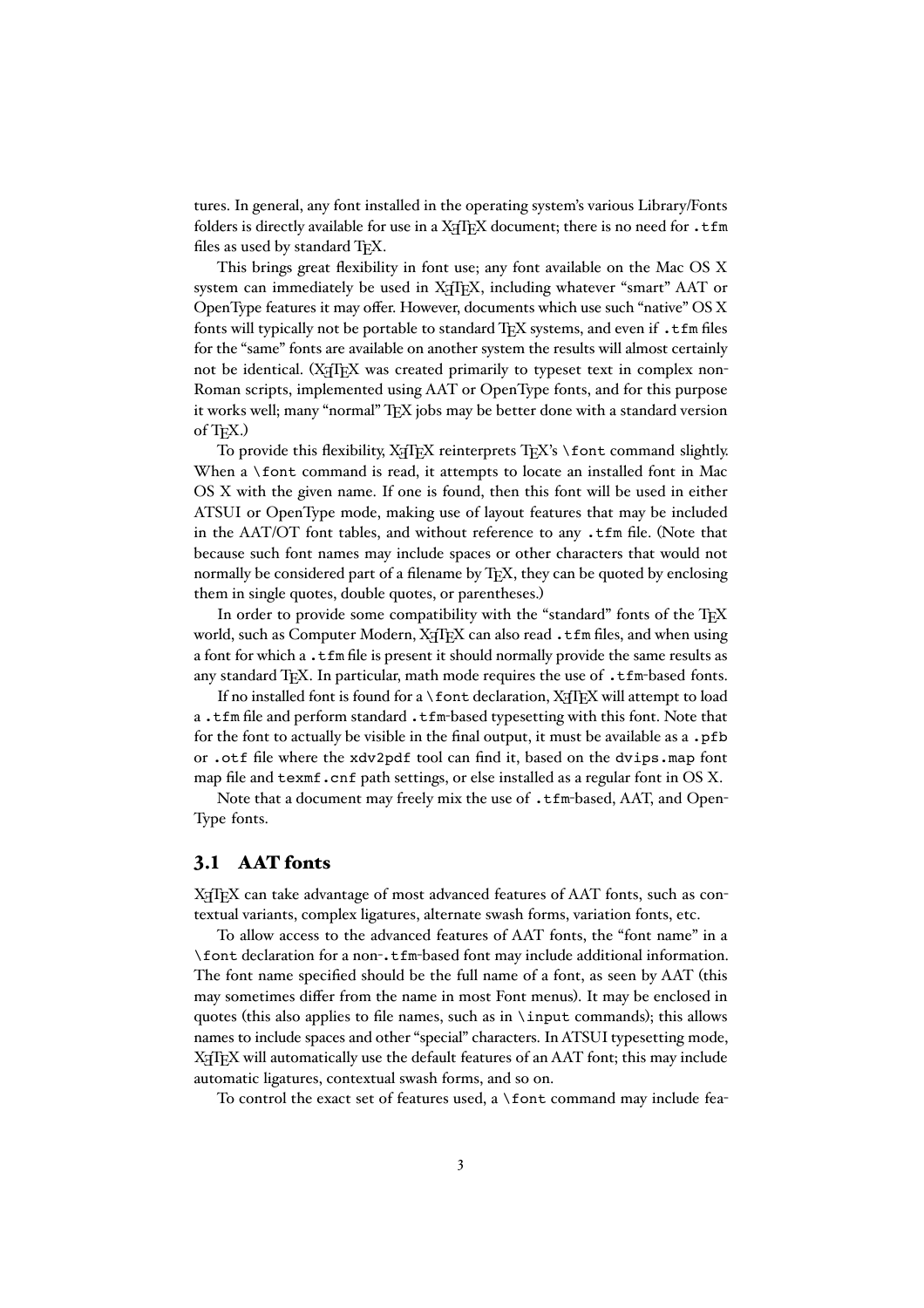<span id="page-3-0"></span>ture settings after the font name. To do this, you add a colon after the font name, and then a semicolon-separated list of *<feature>=<setting>* pairs. To turn *off* a feature that is enabled by default, put an exclamation mark ("not", in various programming languages) before the setting name. The allowable features and settings are font-dependent; the Typography palette in applications such as TextEdit lets you see what features any given font supports, or the file AAT-info.tex shows how X<sub>H</sub>TEX itself can determine the available features. In the same way, <varia*tion>=<value>* pairs may be used to control the style of variation fonts such as Skia. (All this is easier illustrated than described; look in the FontSamples.tex file to see how it works.)

### 3.2 OpenType fonts

Starting with release 0.8, XTIFX includes (preliminary) support for complex layout features in OpenType fonts. This support is based on code from the ICU (International Components for Unicode) library.<sup>2</sup> The OpenType feature support is currently incomplete, and the TEX macro interface as well as details of the internal implementation are liable to change in future releases. See the OpenType sample files provided (in the Sample Files archive) for hints on how to work with OpenType fonts in X<sub>T</sub>TEX.

#### 3.3 Font style options

Any installed font may be accessed by using its full name (the "display name" as shown by Font Book, for example) in a \font command. However, it is also possible to access the bold and italic faces within a font family without giving their precise

THE SOFTWARE IS PROVIDED "AS IS", WITHOUT WARRANTY OF ANY KIND, EX-PRESS OR IMPLIED, INCLUDING BUT NOT LIMITED TO THE WARRANTIES OF MER-CHANTABILITY, FITNESS FOR A PARTICULAR PURPOSE AND NONINFRINGEMENT OF THIRD PARTY RIGHTS. IN NO EVENT SHALL THE COPYRIGHT HOLDER OR HOLD-ERS INCLUDED IN THIS NOTICE BE LIABLE FOR ANY CLAIM, OR ANY SPECIAL IN-DIRECT OR CONSEQUENTIAL DAMAGES, OR ANY DAMAGES WHATSOEVER RESULT-ING FROM LOSS OF USE, DATA OR PROFITS, WHETHER IN AN ACTION OF CONTRACT, NEGLIGENCE OR OTHER TORTIOUS ACTION, ARISING OUT OF OR IN CONNECTION WITH THE USE OR PERFORMANCE OF THIS SOFTWARE.

<sup>2</sup>ICU License - ICU 1.8.1 and later

COPYRIGHT AND PERMISSION NOTICE

Copyright (c) 1995-2003 International Business Machines Corporation and others

All rights reserved.

Permission is hereby granted, free of charge, to any person obtaining a copy of this software and associated documentation files (the "Software"), to deal in the Software without restriction, including without limitation the rights to use, copy, modify, merge, publish, distribute, and/or sell copies of the Software, and to permit persons to whom the Software is furnished to do so, provided that the above copyright notice(s) and this permission notice appear in all copies of the Software and that both the above copyright notice(s) and this permission notice appear in supporting documentation.

Except as contained in this notice, the name of a copyright holder shall not be used in advertising or otherwise to promote the sale, use or other dealings in this Software without prior written authorization of the copyright holder.

All trademarks and registered trademarks mentioned herein are the property of their respective owners.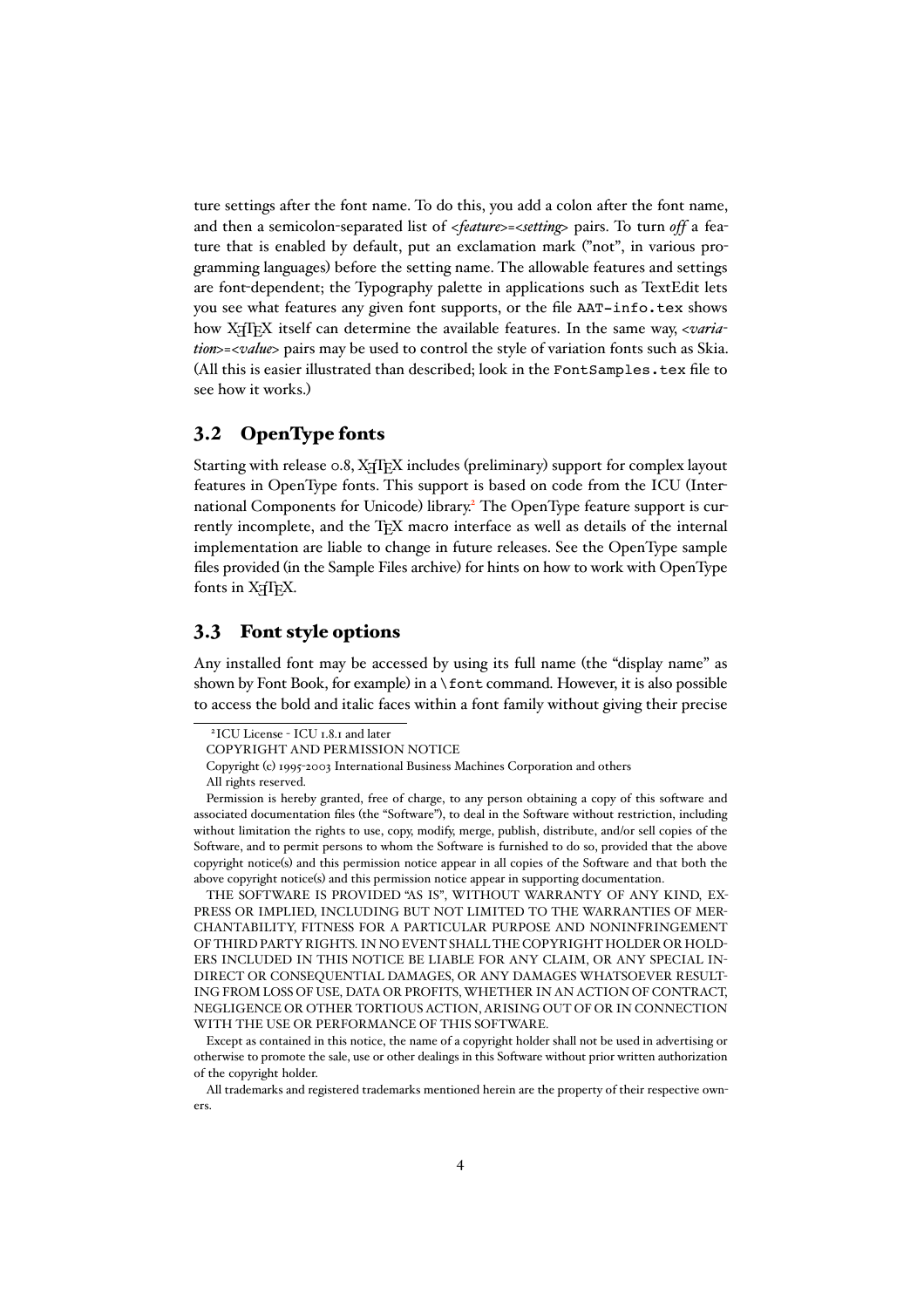<span id="page-4-0"></span>names; if the modifiers /B and/or /I are added to the name of the regular font, X<sub>H</sub>T<sub>E</sub>X will find and load the associated bold or italic style (if available). Similarly, /BI (or /B/I) will load the bold-italic style.

This feature makes it simpler to load the basic styles of a font family, without having to know the exact names in advance. For example:

| Name specified    | Font used                   |  |
|-------------------|-----------------------------|--|
| "Palatino/B"      | "Palatino Bold"             |  |
| "Times Roman/B"   | "Times Bold"                |  |
| "Times Roman/I"   | "Times Italic"              |  |
| "Hoefler Text/BI" | "Hoefler Text Black Italic" |  |

Of course, in the case of families with additional weights (light, book, semibold, bold, ultra, etc.) it is still necessary to use full names to select the exact face desired from among all those available; the /B modifier will simply find whatever ATS considers to be the default bold face.

### 3.4 Optical sizes

With release 0.94 of  $X \nsubseteq X$ , there is built-in support for optically-sized faces in font families, such as some of the Adobe Pro fonts. If a font family has opticallysized faces, with the OpenType size feature tag associating them, then XATEX will, by default, load the most appropriate face for the font size requested. Thus, with the Brioso Pro Opticals installed:

| Name and size requested                     | Font used                                           |  |
|---------------------------------------------|-----------------------------------------------------|--|
| "Brioso Pro" at 7pt                         | "Brioso Pro Caption" at 7.0pt                       |  |
| "Brioso Pro" at 11pt "Brioso Pro" at 11.0pt |                                                     |  |
|                                             | "Brioso Pro" at 16pt "Brioso Pro Subhead" at 16.0pt |  |

It is possible to override this behavior by adding a /S=# modifier to the font name, where # is a specific optical size (in points). This will load the face appropriate to the given optical size, regardless of the actual size to which the font is being scaled. A size of 0 may be used to disable optical sizing altogether, simply loading the named font. Thus:

| Name and size requested         | Font used                          |
|---------------------------------|------------------------------------|
| "Brioso Pro/S=7" at 9pt         | "Brioso Pro Caption/S=7" at 9.0pt  |
| "Brioso Pro/S=10" at 9pt        | "Brioso $Pro/S=10$ " at $9.0pt$    |
| "Brioso Pro/S=18" at 9pt        | "Brioso Pro Subhead/S=18" at 9.0pt |
| "Brioso Pro/S=36" at 9pt        | "Brioso Pro Display/S=36" at 9.0pt |
| "Brioso Pro Subhead" at 9pt     | "Brioso Pro Caption" at 9.0pt      |
| "Brioso Pro Subhead/S=0" at 9pt | "Brioso Pro Subhead/S=0" at 9.0pt  |

(Incidentally, this also illustrates that some fonts may be known by multiple names; "Brioso Pro" is also called "BriosoPro-Regular", for example, and "Brioso Pro Subhead" is also "BriosoPro-Subh". This seems to occur primarily with OpenType CFF fonts, where Apple Type Services apparently sees the PostScript font name as well as the "full" name. XAIEX will accept either form.)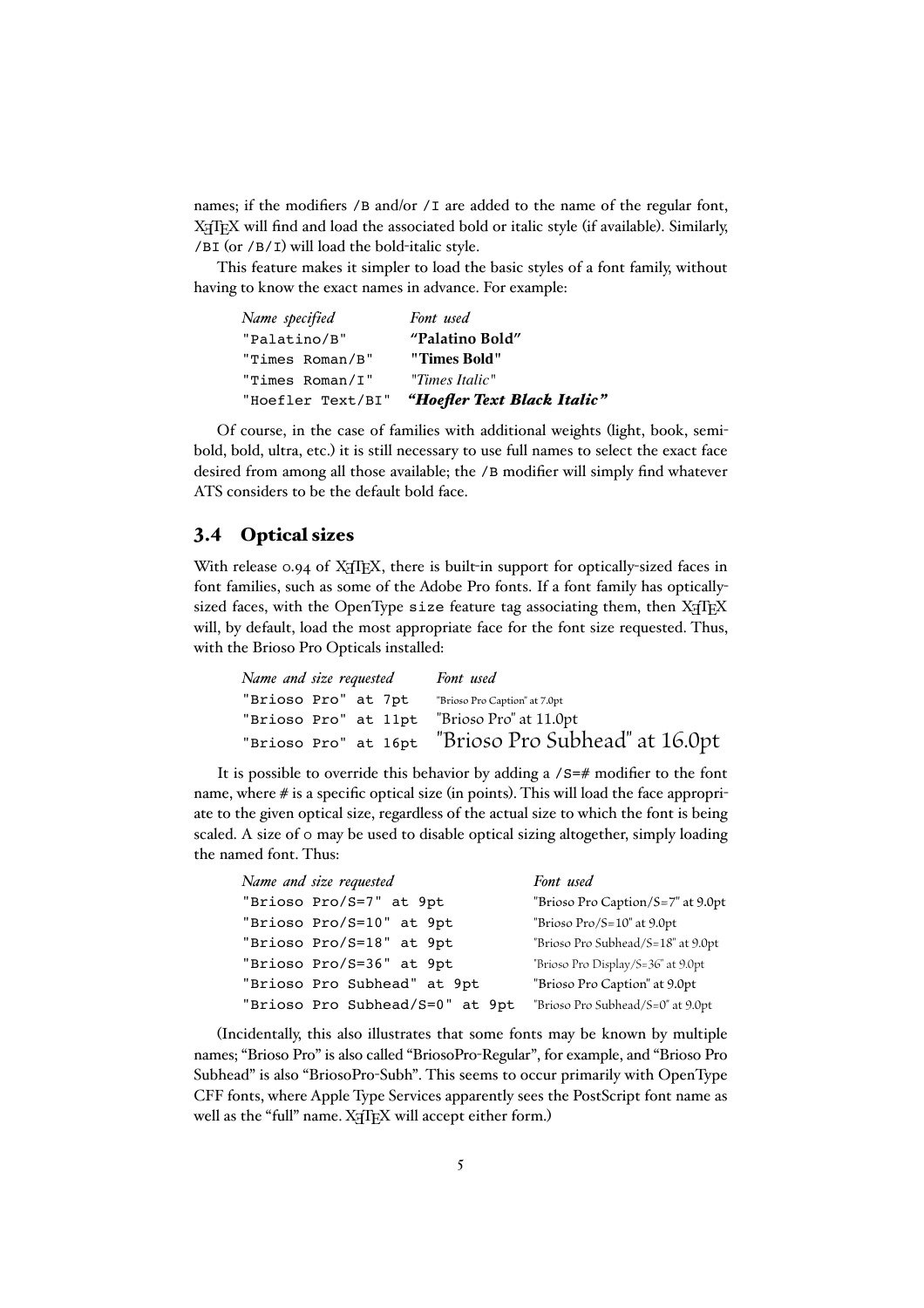## <span id="page-5-0"></span>4 Output

Because X<sub>T</sub>IFX is so closely tied to the AAT font machinery, the concept of a DVI (device-independent) output file is not very useful—a typeset XATEX document is inherently system-specific. If any  $X \nsubseteq Y$  features (AAT fonts or graphics inclusion; see below) are used, the source document will not work on a standard TEX system.

X<sub>H</sub>T<sub>E</sub>X is implemented as a command-line tool, xetex, similar to standard Unix-based TEX tools. The xetex tool writes a form of "extended DVI" (.xdv) data to describe the typeset pages. A separate tool, xdv2pdf, can read this .xdv data and convert it to PDF, which may then be viewed or printed on any platform.

By default, xetex automatically executes xdv2pdf and pipes its .xdv output to the converter; therefore, in effect the default output format is PDF. It is possible to suppress the conversion and generate an .xdv file instead by specifying the -no-pdf option to xetex. This is generally much faster, as the PDF generation process is relatively slow; but the .xdv file cannot be directly viewed or printed. However, when multiple typesetting runs are required (such as with LATEX and similar formats), it is more efficient to specify -no-pdf for all runs except the last.

#### 4.1 **\special** commands

#### 4.1.1 Color

The xdv2pdf driver supports several \specials to allow color to be used in X<sub>H</sub>T<sub>E</sub>X documents. These are:

```
\special{x:textcolor=color}
\special{x:textcolorpush}
\special{x:textcolorpop}
\special{x:rulecolor=color}
\special{x:rulecolorpush}
\special{x:rulecolorpop}
```
where *color* is an RGB color value expressed as 6 hexadecimal digits. If the color value is omitted, the color is reset to the default (which may not be black, in the case of ATSUI fonts, as color=*color* is a possible option in the \font command). The push and pop forms of the \specials allow color settings to be saved and restored using a simple stack mechanism, which may be simpler than explicitly restoring the previous color after a local change.

Beginning with release 0.7, color values may also be given as RGBA values with 8 hexadecimal digits, thus allowing transparency effects.

The xdv2pdf driver also supports a set of color \specials based on those used in drivers such as dvips and dvipdfm. These begin with the keyword color, followed by any of a number of color commands:

```
\special{color push}
\special{color pop}
\setminusspecial{color rgb R G B}
\special{color cmyk C MY K}
\special{color hls H L S}
```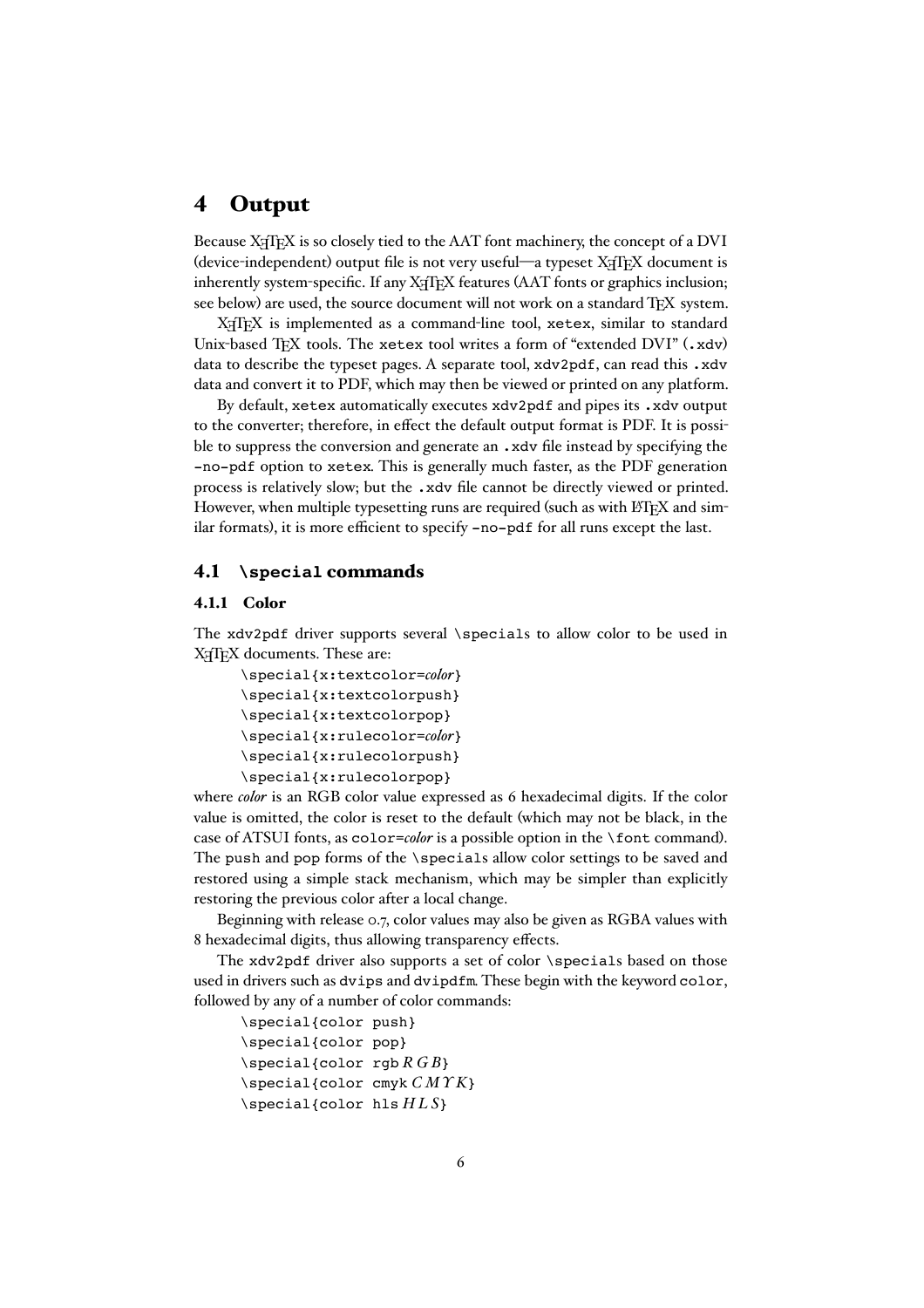```
\special{color hsv H SV}
\setminusspecial{color hsb HSB}
\special{color gray Gray}
\special{color colorname}
```
The color value can be expressed according to a number of different color models, with one, three, or four values in the range 0.0–1.0, or one of the predefined color names known to the dvips driver can be given. In addition, any of these can be followed by the keyword alpha and an alpha-channel value in the range 0.0–1.0, for transparency. These \special commands set the color for both text and rules together.

#### 4.1.2 Hyperlinks and outlines

While  $X \oplus Y$  does not support the PDF-specific extensions of pdfTEX, some PDF features can be accessed via \specials similar to those used by the dvipdfm driver. When it generates a PDF file, xdv2pdf writes an auxiliary file with the extension .marks that contains a record of all \special commands that begin with the text pdf: Each such \special is written with information on its exact location (page number and (*x, y*) coordinates). A Perl script xdv2pdf\_mergemarks is then automatically executed, and has the opportunity to integrate information from the marks file into the main PDF document.

The xdv2pdf mergemarks script attempts to handle the \specials used by the dvipdfm driver to implement document outlines (bookmarks) and some kinds of hyperlinks, to support the LATEX hyperref package with the dvipdfm output option. The .marks file is deleted after processing; to retain it for inspection or further processing, modify the script to remove the unlink command.

#### 4.1.3 Transforms and other effects

The xdv2pdf driver also supports \specials for modifying the transformation matrix used in producing the PDF output. This allows rotation, reflection, scaling and skewing of arbitrary TFX output. The available commands are:

```
\special{x:gsave}
\special{x:grestore}
\special{x:scale XY}
\special{x:rotate D}
\special{x:shadow(X,Y),blur}
\special{x:colorshadow(X,Y),blur,color}
\special{x:backgroundcolor=color}
```
The transforms.tex sample file demonstrates use of most of these \specials.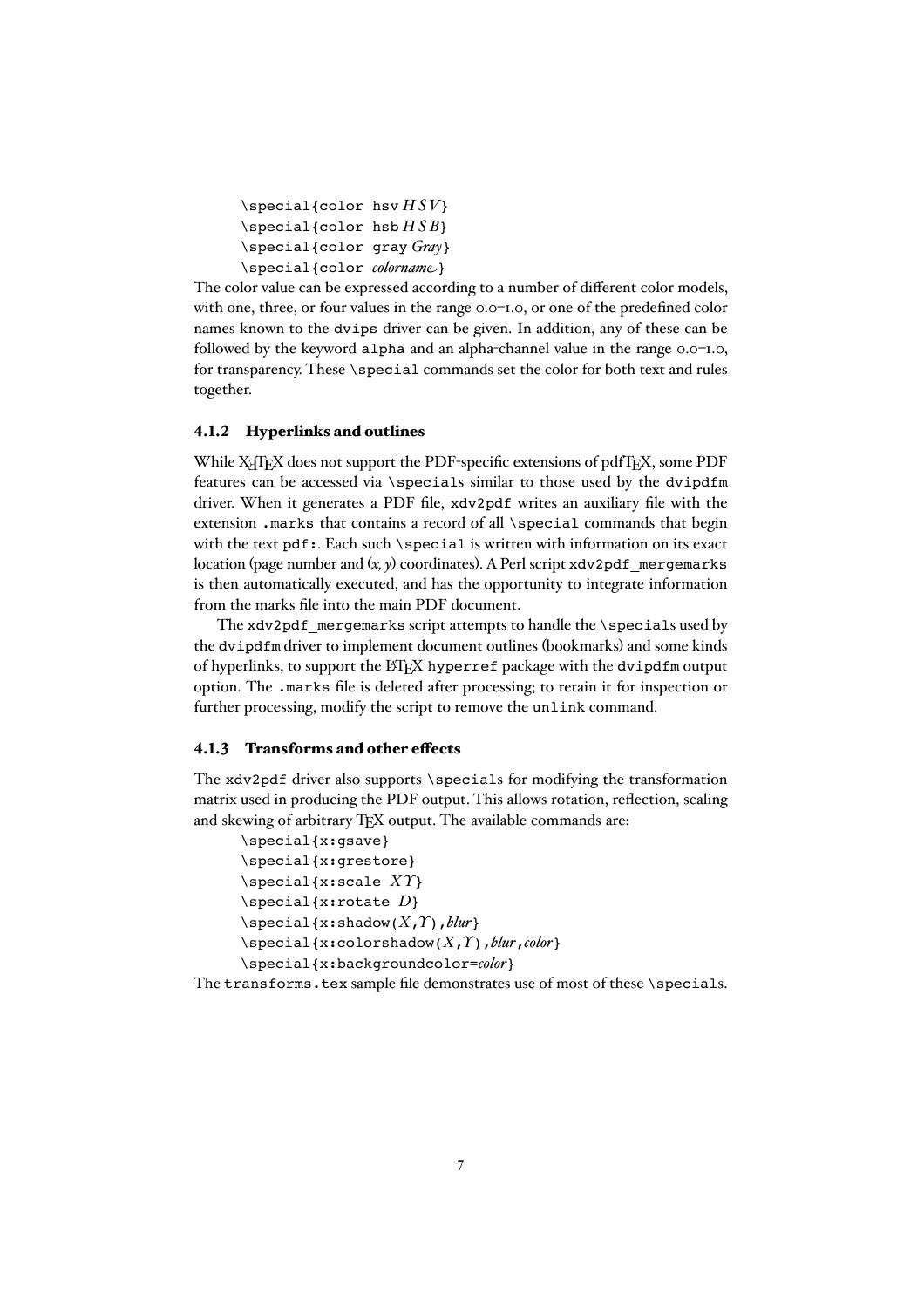# <span id="page-7-0"></span>5 TEX language extensions

### 5.1 Identifying the  $X\pi T_FX$  version

There are several additions to the TEX language in XATEX. Beginning with release 0.5, there are commands \XeTeXversion (a number) and \XeTeXrevision (a string, beginning with a period) that make it possible for a document to detect which version of the xetex processor is running. (This document was typeset using X<sub>H</sub>T<sub>E</sub>X version 0.997-dev.)

### 5.2  $\varepsilon$ -T<sub>E</sub>X features

X<sub>T</sub>IEX includes the TeX--XeT extension from  $\varepsilon$ -TEX, which provides the \beginL, \endL, \beginR, and \endR primitives to control bidirectional typesetting (for Arabic, Hebrew, and similar languages). Note that  $X \oplus Y$  is also affected by the inherent directionality of Unicode characters; therefore, it is not actually necessary to use \beginR...\endR around a word in an Arabic font, for example, to have it appear correctly. However, these commands are required for the overall layout of right-to-left or bidirectional paragraphs to work properly. (Note that \TeXXeTstate=1 is required to enable these commands.)

Other  $\varepsilon$ -T<sub>E</sub>X features such as additional registers (beyond 255) and primitives are also available in X<sub>T</sub>T<sub>E</sub>X; see the documentation of  $\varepsilon$ -T<sub>E</sub>X for details. A short reference manual can be found at [http://www.staff.uni-mainz.de/knappen/](http://www.staff.uni-mainz.de/knappen/etex_ref.html) [etex\\_ref.html](http://www.staff.uni-mainz.de/knappen/etex_ref.html).

#### 5.3 Graphics support

To support graphics inclusion, XHIEX provides the \XeTeXpicfile command. Normally, in other TEX systems, this is done with the \special command. However,  $\X$ eTeXpicfile offers the advantage that  $X$  $T$ F $X$  can determine the size of the picture, and thus macros can be written to fit the picture to a certain space or create the needed space for the picture, bypassing the manual picture-measuring process otherwise needed. Specifically, \XeTeXpicfile is used as follows:

\XeTeXpicfile <filename> [options] where *<filename>* is the name (full pathname, or relative to the main document) of a graphics file. Most graphic file formats are supported (using QuickTime's Graphic Importer facility).

The [options] in the \XeTeXpicfile command use the following keywords:

- width <dimen>
- height <dimen>
- scaled <scalefactor>
- xscaled <scalefactor>
- yscaled <scalefactor>
- rotated <degrees>

Scaling and rotation operations are executed in the order specified. If one of width or height, but not the other, is specified at any stage, the other dimension is scaled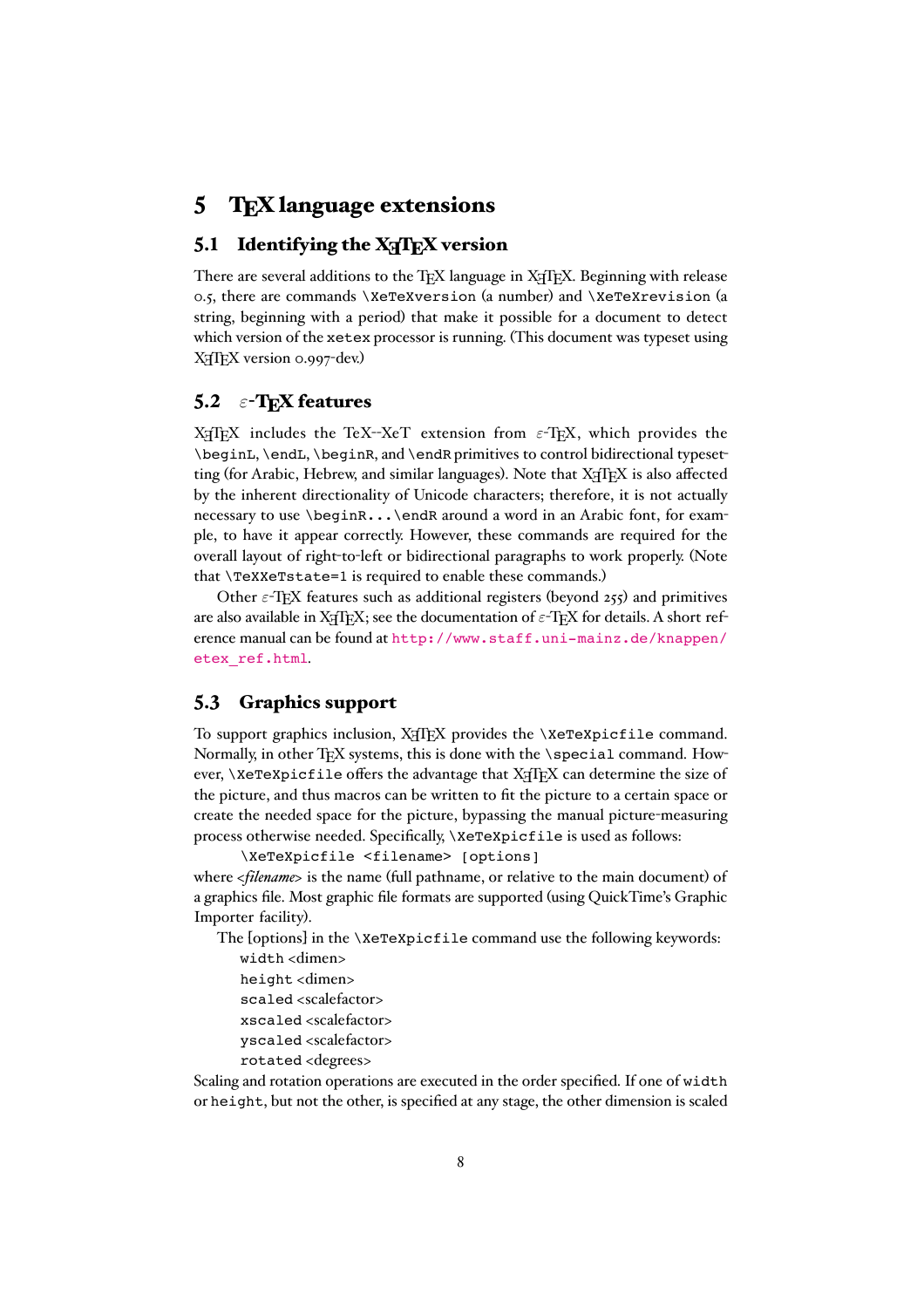<span id="page-8-0"></span>in proportion. If both absolute size and scaled are used at the same stage in the transformation sequence, not separated by a rotation, the size is set as requested and the scale factor is ignored.

The final result of a \XeTeXpicfile command is an object which can be included in the text being typeset just like a character, albeit usually a rather large one. It could be thought of as a box, though it cannot be unboxed. It can, however, be put inside a normal TEX box register, and in fact this is often desirable. After saying, for example,

\box0=\hbox{\XeTeXpicfile "my-pic.jpg"

scaled 750 rotated 45}

you can find the dimensions of the graphic by examining the width and height of box 0. (The depth will always be zero.) Your macros can then arrange to place the picture suitably on the page. (See the PicFileSample.tex file.)

There is also a  $\XeT$ eXpdffile command. This is similar to  $\XeT$ eXpicfile, but recognizes an additional option:

page <number>

This specifies the page to be included from the PDF file (default is the first page). Negative numbers can be used to indicate pages relative to the end of the file; thus page -2 means the second to last page. The page option, if used, must be specified as the *first* keyword after the filename, before any transformations.

Note that PDF files can also be included by the \XeTeXpicfile command, but this has two significant drawbacks: they will be rendered as lower-resolution graphics, and only the first page is available.

In versions before 0.5, these commands were named \picfile and \pdffile respectively, and were always enabled. Beginning with release  $\circ$ , of X<sub>T</sub>T<sub>E</sub>X, the command names have been changed to reduce the likelihood of clashes with names used in macro packages or other extensions. In addition, these commands (like other  $\varepsilon$ -T<sub>E</sub>X extensions) are only available when the X<sub>T</sub>T<sub>E</sub>X engine is running in "extended" mode (activated by an initial \* when the format file is created). Note that the format files included with X<sub>T</sub>TEX have extended mode active, so these commands will normally be available.

For use with LATEX, there is a "driver" file xetex.def that maps features from the standard graphics packages onto these X<sub>T</sub>T<sub>F</sub>X primitives.

#### 5.4 Font information primitives

New in X<sub>T</sub>T<sub>E</sub>X 0.7 are a set of commands that allow authors or macro writers to query AAT fonts to determine the available font features, their names, and default settings. Pending real documentation, see the sample file AAT-info.tex, which uses these commands to generate a page listing the features supported by a given font. There is also a \XeTeXqlyph command that allows an arbitrary glyph, identified by glyph ID number, to be rendered from any AAT font.

Similarly, release 0.84 and later includes commands that can determine the available script, language, and feature tags in OpenType fonts. These are illustrated by the OpenTypeInfo.tex sample file, which iterates over and prints all the tags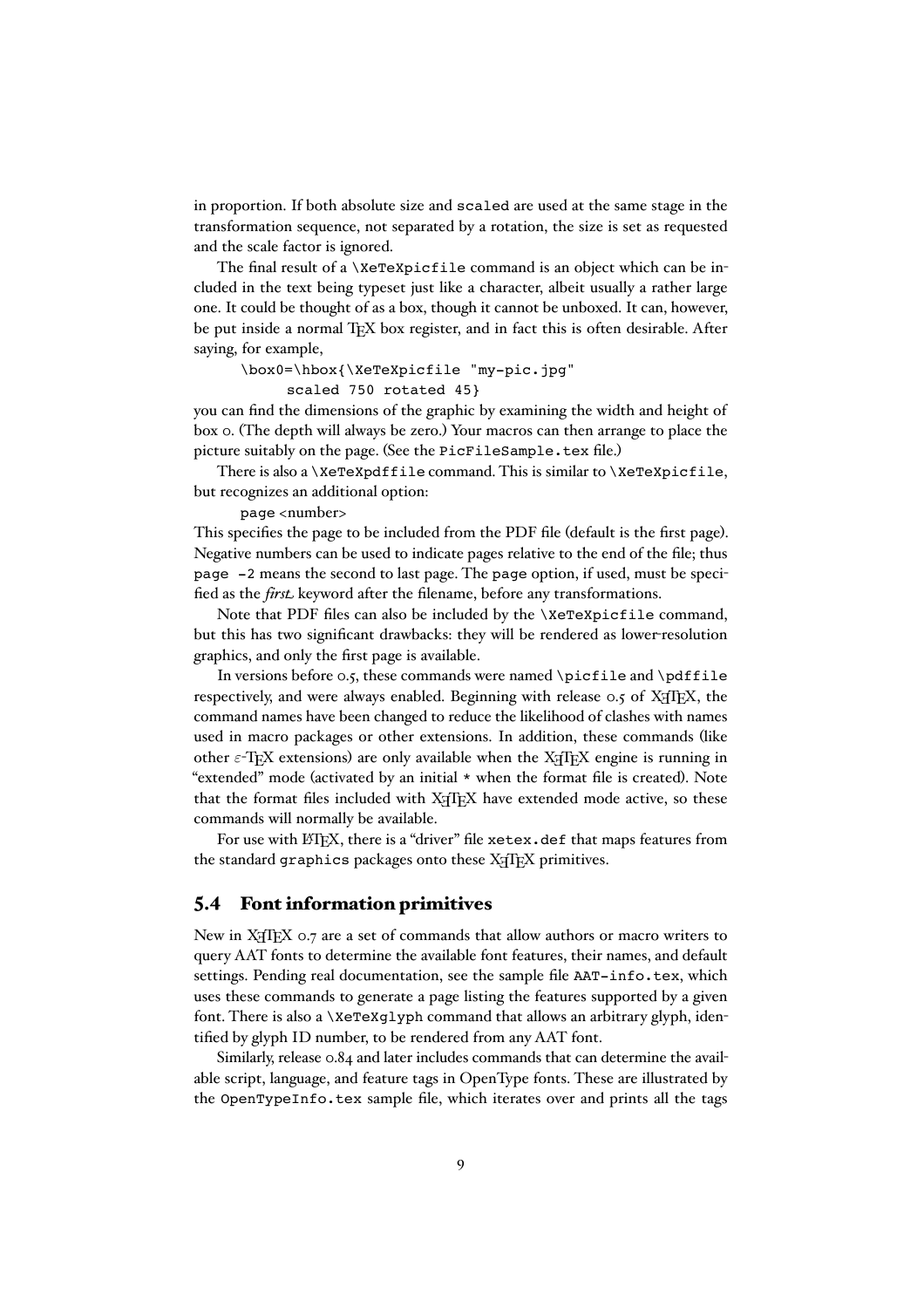<span id="page-9-0"></span>supported by a given font.

#### 5.5 Input encodings

Although X<sub>T</sub>T<sub>E</sub>X is designed as a Unicode-based system, and access to standard OS X fonts is via Unicode character code values, it is possible to use input text files in other legacy encodings. By default, XTIFX examines each input file and reads it as either UTF-16 (if a UTF-16 Byte Order Mark is found, or if the presence of null byte values makes the text look like UTF-16 data), or else as UTF-8. Plain ASCII text is of course also valid UTF-8, so this can be read equally well with no further work.

However, if the input text is 8-bit data in an encoding such as Mac OS Roman, ISO Latin 1, etc., it will not be read correctly in this way; byte codes above 127 will be taken as beginning UTF-8 sequences, not as individual codes in their own right. And because this happens at the file-reading level, it is not possible to reinterpret the codes at the TEX macro level, as is done with legacy packages such as inputenc for L'TFX.

To overcome this, and allow existing 8-bit text to be read without requiring conversion to Unicode before running X<sub>T</sub>TEX, it is possible to switch the input encoding using:

\XeTeXinputencoding "*charset-name*"

(introduced in release 0.9). The *charset-name* here is the name of a character set recognized by the ICU library; see [http://www.iana.org/assignments/](http://www.iana.org/assignments/character-sets) [character-sets](http://www.iana.org/assignments/character-sets) for a large registry of names. Most of the expected forms such as "mac" (Mac OS Roman), "cp1252" (Windows codepage 1252, Western European), "shift-jis" (e.g., for Japanese), and many other codepage names and numbers should be recognized.

In addition, there is a special "encoding" called "bytes" which can be used for legacy support. After \XeTeXinputencoding "bytes", the byte values 0–255 will be mapped directly to the internal  $X \oplus Y$  character codes  $0-255$ . This will not generally be correct Unicode, but it should allow existing TEX macro packages that expect this range of character codes to be used for further interpretation.

The \XeTeXinputencoding command changes the interpretation of the *current input file* only; to be exact, it affects how text is read from the file, beginning at the *following* line. For a legacy-encoded file to be read correctly, the appropriate encoding command should be included near the beginning, with only standard ASCII characters preceding it.

An additional command \XeTeXdefaultencoding works similarly, except that instead of changing the mapping used to read the *current* input file, it changes the *initial* mode that will be used for newly-opened files. This includes files opened with \openin as well as \input. The default behavior may be restored with \XeTeXdefaultencoding "auto".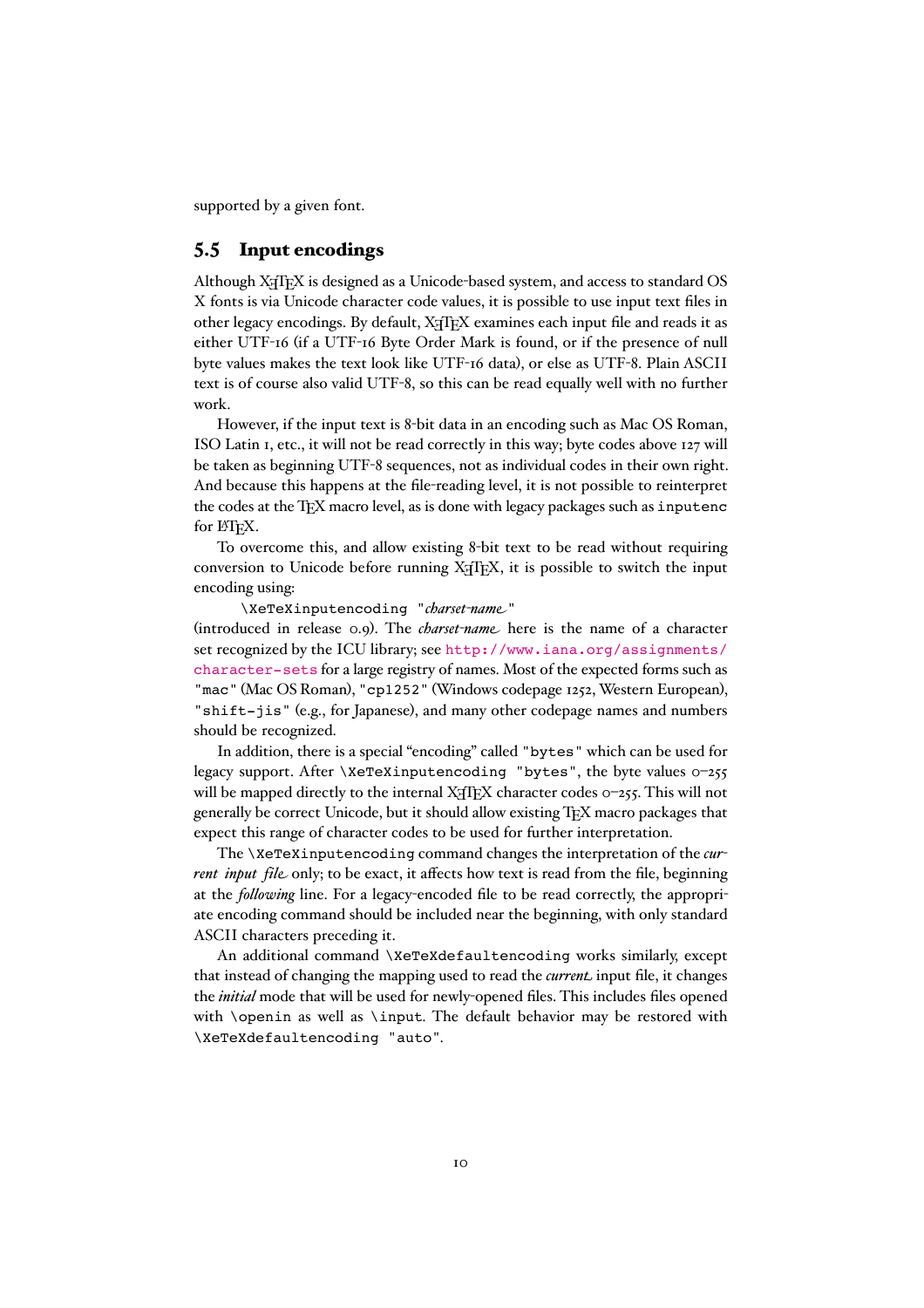#### <span id="page-10-0"></span>5.6 Line-breaking without spaces

Normally, T<sub>EX</sub> will only break lines at inter-word spaces, or according to its hyphenation rules. A new feature introduced in X<sub>T</sub>TEX version 0.91 is support for line-breaking in scripts such as Chinese that are written without inter-word spaces. Additional line-break positions in such scripts will be found if a *line-break locale* is specified (the rules may differ between locales). The X<sub>T</sub>T<sub>E</sub>X primitives used are:

\XeTeXlinebreaklocale "*locale-id*"

\XeTeXlinebreakskip = *glue-specification*

\XeTeXlinebreakpenalty = *integer*

The locale ID is a POSIX standard identifier recognized by the ICU library; for example, en\_US for the US English locale, or th\_TH for Thai, or zh\_HK for Hong Kong Chinese. Most locales simply use the default Unicode line-break rules based on character properties, so in practice even \XeTeXlinebreaklocale "en" is sufficient for East Asian line-breaking to work. Note that Thai, however, has additional rules that will only be activated if a Thai locale is specified.

The parameters \XeTeXlinebreakskip and \XeTeXlinebreakpenalty (both zero by default) control what happens at the locale-dependent intercharacter line-break locations. A typical \XeTeXlinebreakpenalty setting might be 100, so that there is a slight preference for line-breaks at spaces if possible. If the text is to be justified (and there are no "real" spaces available for stretching), then \XeTeXlinebreakskip should be given some stretchability; for example, \XeTeXlinebreakskip=0pt plus 1pt.

\XeTeXlinebreaklocale is a global setting, not affected by TEX's grouping. To disable such line-breaking and revert to standard TEX behavior, set the locale to an empty string: \XeTeXlinebreaklocale "".

# 6 Limitations

The marriage of T<sub>E</sub>X and ATSUI is not without its problems; a few issues are mentioned here, though there are doubtless many others to be encountered. This is a "work in progress" and many features may change in future versions.

Versions of X<sub>T</sub>TEX before version 0.3 (like all versions of the earlier TEXGX), did not support automatic hyphenation when using AAT-based fonts. This feature is now operational, using the standard TEX hyphenation algorithm. (Note, however, that non-English hyphenation tables will need to be converted to Unicode before they can be used.) This means that version 0.3 is liable to format paragraphs differently from earlier versions, even when using the exact same fonts, unless hyphenation is suppressed using TFX commands.

Math typesetting works as expected, but as math symbol and extension fonts must have additional metric information, math mode can only be expected to work with .tfm-based fonts. There has been further discussion of these issues on the X<sub>H</sub>T<sub>E</sub>X [mailing](http://tug.org/mailman/listinfo/xetex) list.

Currently, line breaking and hbox construction in  $X \nsubseteq T$  with non-.tfm fonts is based on the width of each word, measured individually by ATSUI. This means